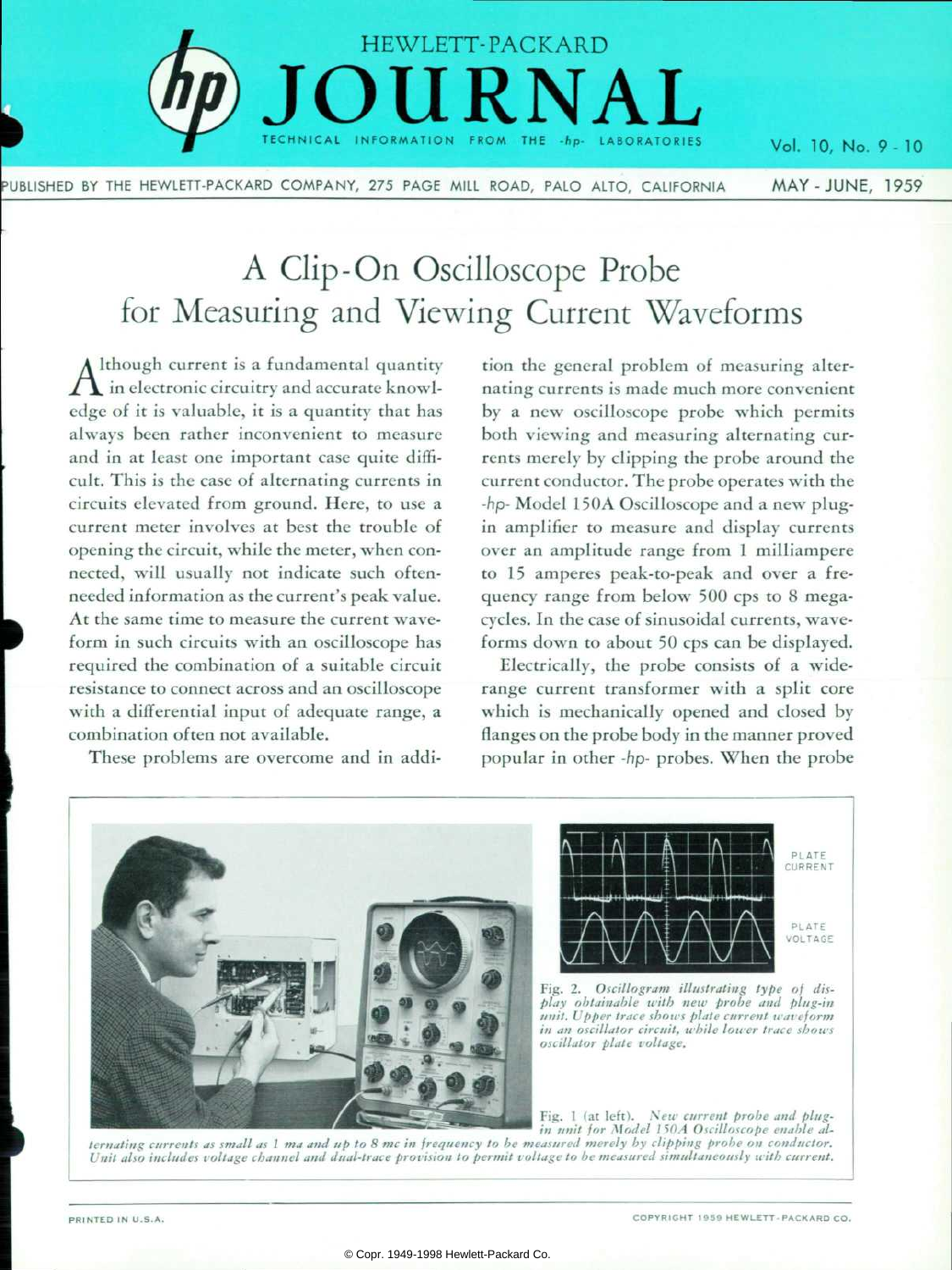



*lou'-impedance cir* 



is closed around the conductor being measured, the conductor becomes a sin gle-turn primary for the transformer. The oscilloscope then displays the wave form of the current in the conductor. The arrangement is such that very little impedance is reflected into the primary circuit, so that measurements can be made in virtually the lowest-impedance circuits without disturbance.

The plug-in amplifier associated with the probe, in addition to its currentmeasuring channel, also contains a volt age-measuring channel. The overall unit thus permits both current and voltage to be measured. If desired, these can be displayed simultaneously on the oscilloscope by means of a dual-trace presentation incorporated in the unit.



*Fig. 4. Current probe clips around con ductor to make measurement. Probe jau'S are operated by flanges on probe body and accept conductors up to 0. 175-inch*  **O.D.** 

Such a dual display will then permit such quantities as impedance, admittance and phase to be determined. The voltage channel is identical to that of the -hp- Model 152A/B plug-in unit, having a maximum sensitivity of 0.05 volt/cm and a frequency range from dc to 10 megacycles.

## **MEASUREMENT CIRCUIT**

Fig. 3 indicates the electrical ar rangement of the probe. The trans former secondary is wound on a ferrite core which has magnetic properties suited to wide frequency range usage.

Magnetic and electrostatic shielding are incorporated to minimize response to fields other than that of the current be ing measured.

*cuits.* 

The probe operates into a broad-band amplifier of high gain such that the en ergy extracted from the circuit under measurement is very small-in the order of 10~8 watt on the most sensitive range. The loading reflected into the primary (measured) circuit is thus also very small-about 0.01 ohm-and is essentially constant with frequency. This value is shunted by an inductive component of approximately 1 micro henry, but this component is essentially shorted by the low reflected re sistance. The equivalent circuit of the conductor being measured when the probe is connected is indicated in Fig. 5.

The probe also adds a slight capaci tance from the conductor being meas ured to ground, owing to the grounded electrostatic shield in the probe. This is typically less than  $1 \mu\mu f$ , however, and will thus seldom be a factor in the measurement.

## **FREQUENCY RESPONSE**

Fig. 6 shows the amplitude response of the current probe and its associated amplifier. The mid-band gain is accur ate within  $\pm$ 5%, which is thus the basic accuracy of the system. If desired, this value can easily be checked using the calibrator on the oscilloscope.

The high-frequency 3 db point oc curs at approximately 8 megacycles, while the usable response extends to at least 10 megacycles. Pulse-wise the sys tem has a rise of approximately 0.045 microsecond (Fig. 7), making it usable for pulse work where the repetition rate is not too low, as discussed below.

On the low-frequency end the re sponse of the probe circuit exclusive of the amplifier is essentially constant from high frequencies down to about 600 cps. Below this region the response of the probe begins to drop off at 6 db/octave owing to the decreasing ratio of probe transformer reactance to re sistance. This drop-off has been com pensated by arranging the gain of the associated amplifier to increase by 6 db/octave in this region. By itself, this compensation gives a low-frequency 3 db point in the vicinity of 50 cps and permits the probe to be used to display sine waves down to this frequency. However, the phase characteristics of a corresponding simple RL (or RC) network with a 50-cps 3-db point are such that complex waves below about 1 kc would be considerably distorted. Consequently, additional phase com pensation has been provided by causing the overall response to rise a few db in the vicinity of 100 cps. This im proves the phase characteristics to the point where the probe can be used with complex waves of about 500 cps and above. Fig. 8(b) demonstrates this by showing the overall response of the probe and amplifier to a 1 kc square wave, while Fig. 8 (a) shows the re sponse to the same square wave of an RL circuit with a 50 cps cut-off.



*Fig. 6. Typical frequency response of current probe and amplifier as used with -hp- Model 150A Oscilloscope.*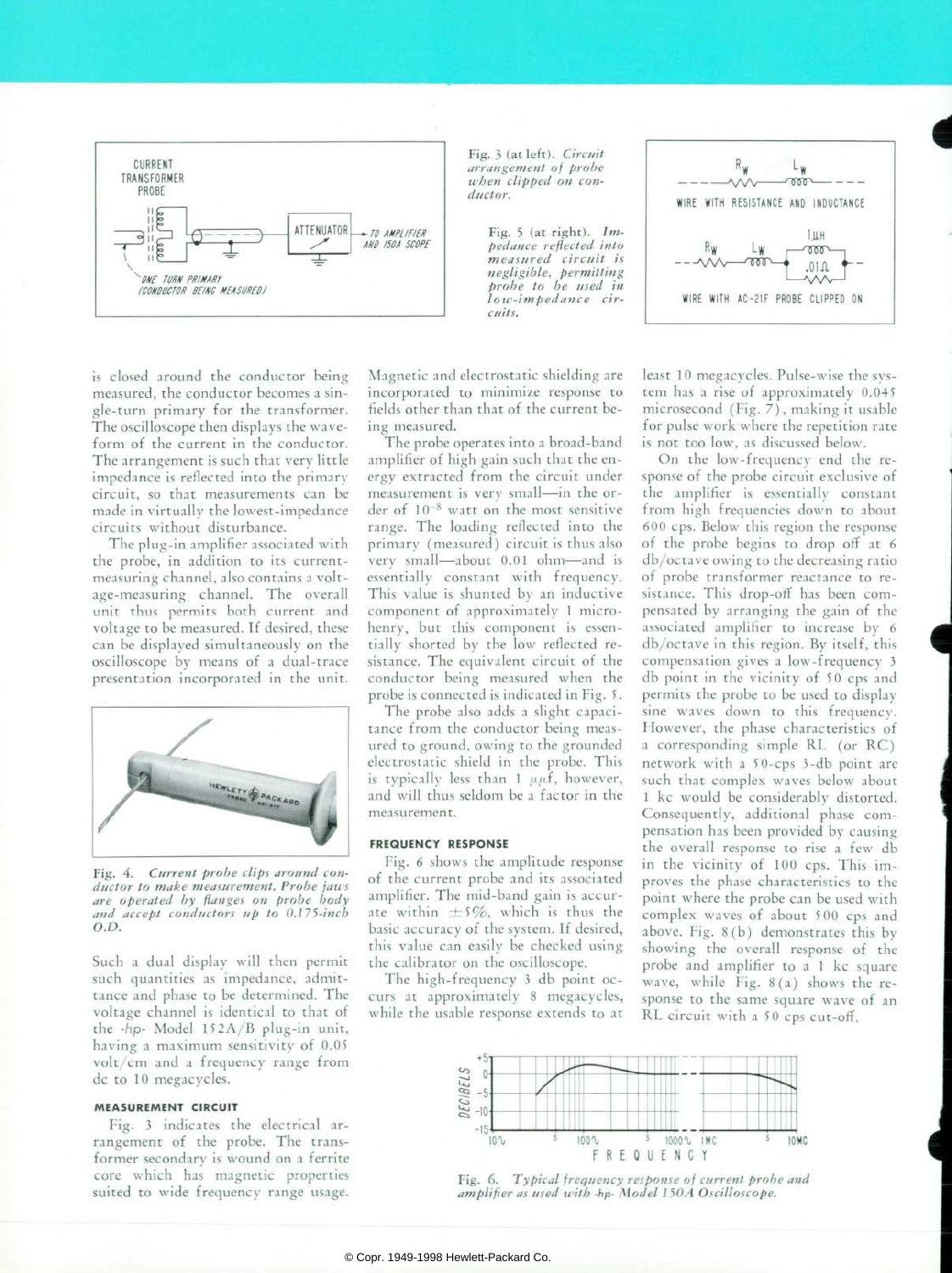

*Fig. 7. Typical step response of new current probe and amplifier as used with Model I 50A Oscilloscope, Sweep speed is .02 microsecond /cm, so that 10-90r/c rise time is approximately .0-45 microsecond.* 

## **CALIBRATION CHECKS**

The phase characteristics of the probe-amplifier combination can easily be checked, if desired, by use of the square-wave calibrator provided on the Model 150A Oscilloscope. By shorting the calibrator terminal to ground and connecting the probe around the short ing lead, a 1 kc square wave signal is applied to the probe. If necessary, the phase characteristic of the probe can be optimized by means of a low-fre quency compensation control available at the panel of the probe amplifier (Fig. 10).

The amplitude calibration can be checked simultaneously with the phase characteristic by making use of the 0.2-volt position of the calibrator. In



*Fig. 8. Oscillograms demonstrating ef fect on complex waveforms of phase com pensating probe amplifier, as described in text. Upper oscillogram shows response to 1 kc square irate of high-pass RL cir cuit with 50-cps 3-dh point. Lower oscillo gram shows improvement in response to same wave obtained with compensated amplifier.* 



*Fig. 9. Rating carves for -hp- AC-21F current-measuring probe.* 

this position the calibrator will deliver 5 milliamperes peak-to-peak into the shorting lead. This current can then be measured with the probe. A calibration adjustment in the form of a screwdriv er-type control is located at the panel (Fig. 10).

# **CURRENT RATINGS**

The probe has a basic sensitivity of 1 milliampere/cm, which is extended by an attenuator on the amplifier panel in 1-2-5-10-.. . steps to 1 ampere/cm or 6 amperes peak-to-peak full scale. The attenuator is also provided with a 2.5:1 vernier which additionally ex tends this range to approximately 15 amperes peak-to-peak full scale. The probe thus covers the majority of cur rent-measuring applications encoun tered in usual electronics work includ ing power-transistor work. An arrow on the probe indicates the direction of conventional current flow (opposite to electron flow) in the conductor for an upward deflection on the oscilloscope.

Since there is a practical limitation on the size of the probe core, non-linear effects can occur with currents of high amplitude at low frequencies. Conse quently, an upper limit of  $\frac{1}{2}$  ampere rms (1.4 amp peak-to-peak) per kilo cycle has been established for the over all system for frequencies below 20 kc (Fig. 9). This implies that the current should not exceed 5 amperes rms at 10 kc, 50 milliamperes at 100 cps, etc. This limitation is conservative, repre senting the point at which phase error begins to distort the shape of a square wave. With sine waves, where ampli tude accuracy is usually more impor tant than small phase errors, it is per missible to exceed this limitation by a factor of 4 and handle currents of 2 amperes rms (5.65 amp peak-to-peak) per kilocycle.

#### **DC EFFECT**

The effect of direct current in the circuit being measured in the amounts usually found in electronic circuits has little effect on the measurement. A di rect current of  $\frac{1}{2}$  ampere can be present in the measured circuit without no ticeable effect on any current range of the system. Application or removal of unusually large dc currents may cause a temporary increase in probe induct ance, but this will disappear in less than a minute.

# **HIGHER SENSITIVITIES**

Since the probe measures current values by measuring the signal induced in the probe coil by the current flow ing in the conductor, the sensitivity of the measurements can be increased by increasing the number of turns act ing as the primary. The increase in sen sitivity will be proportional to the num ber of turns, i.e., 4 turns will increase the basic sensitivity from 1 ma/cm to  $\frac{V_4}{4}$  ma/cm.

Increasing the number of turns in the primary will also increase the im pedance reflected into the primary in proportion to the square of the number of primary turns. In high-frequency work it should be noted that the turns themselves will also add inductance to the primary circuit.

#### **CURRENT BALANCING AND SUMMING**

Besides measuring and viewing sin gle current waveforms, the probe is often useful in cases where it is desirable to balance currents such as in pushpull amplifiers. By clipping the probe around two conductors simultaneously, such as around the two cathode leads of the amplifier, the oscilloscope will display the difference between the two currents. Circuit adjustments can then be made to balance the signal currents to a high degree.